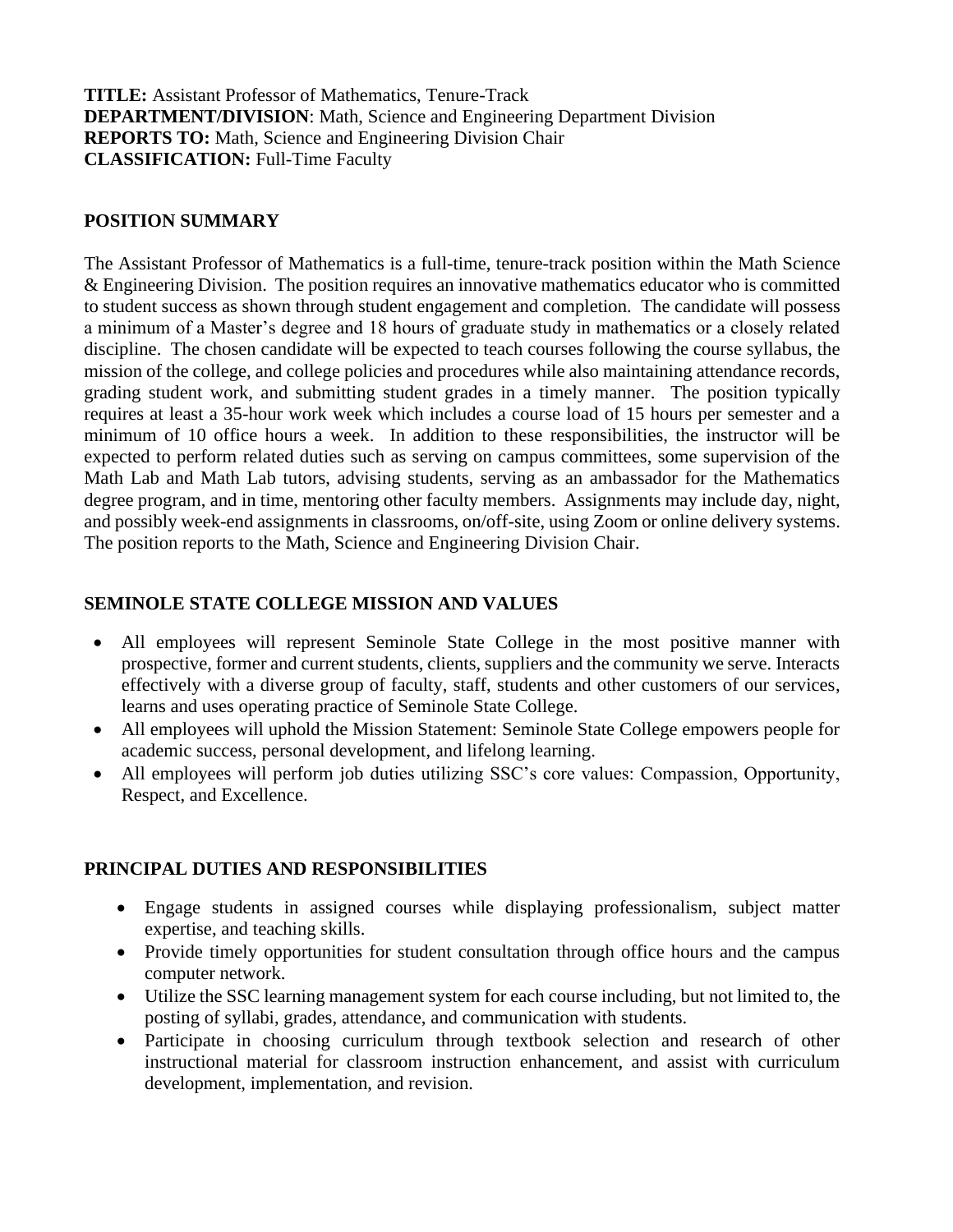- Actively support the chosen curriculum by using the chosen material, sharing ideas implemented for classroom instruction enhancement, and participating in the use of course shared material if deemed suitable for the particular class.
- Serve as an ambassador for the Mathematics degree program to prospective and current students.
- Represent the college and the division through participation in division, campus, community, and professional activities.
- Serve as a student advisor as assigned.
- Attend division, department, and program meetings.
- Learn and adhere to Seminole State College policies and procedures. Submit required forms and reports, i.e. leave, course embedded assessment, and grades within the prescribed timeframe.
- Participate regularly in professional development activities including, but not limited to, Fall In-Service.
- Attend and participate in Faculty Senate as teaching schedule allows.
- Perform other duties as assigned.

# **OTHER DUTIES AND RESPONSIBILITIES**

- Provide supervisor current contact information (email and cell and/or home telephone).
- Regularly check and respond to all email and voicemail in a timely manner.
- Assist in student recruitment.
- Communicate with division chair and secretary prior to or at the earliest possible opportunity regarding classroom plans for an absence.
- Actively participate in community activities, organizations, or services within the five county service area.
- Participate in the tenure application process.

# **KNOWLEDGE, SKILLS AND ABILITIES REQUIRED:**

- Candidate must have at least a Master's degree with a minimum of 18 hours of graduate-level coursework in the field to be taught. Preference awarded to candidates with a Ph.D. or a Master's degree in the field to be taught.
- Faculty should be knowledgeable in the use of Microsoft Office (proficient with PowerPoint and Word) and have a working knowledge of instructional technology including the current learning management system.
- Faculty are expected to belong to professional organizations, and to actively attend and are encouraged to present at professional conferences within the discipline.
- Faculty must have a working home phone or cell number with voice mail or email in the event division chair or other administrators needs to contact the faculty member beyond the scheduled work hours for emergencies*.*